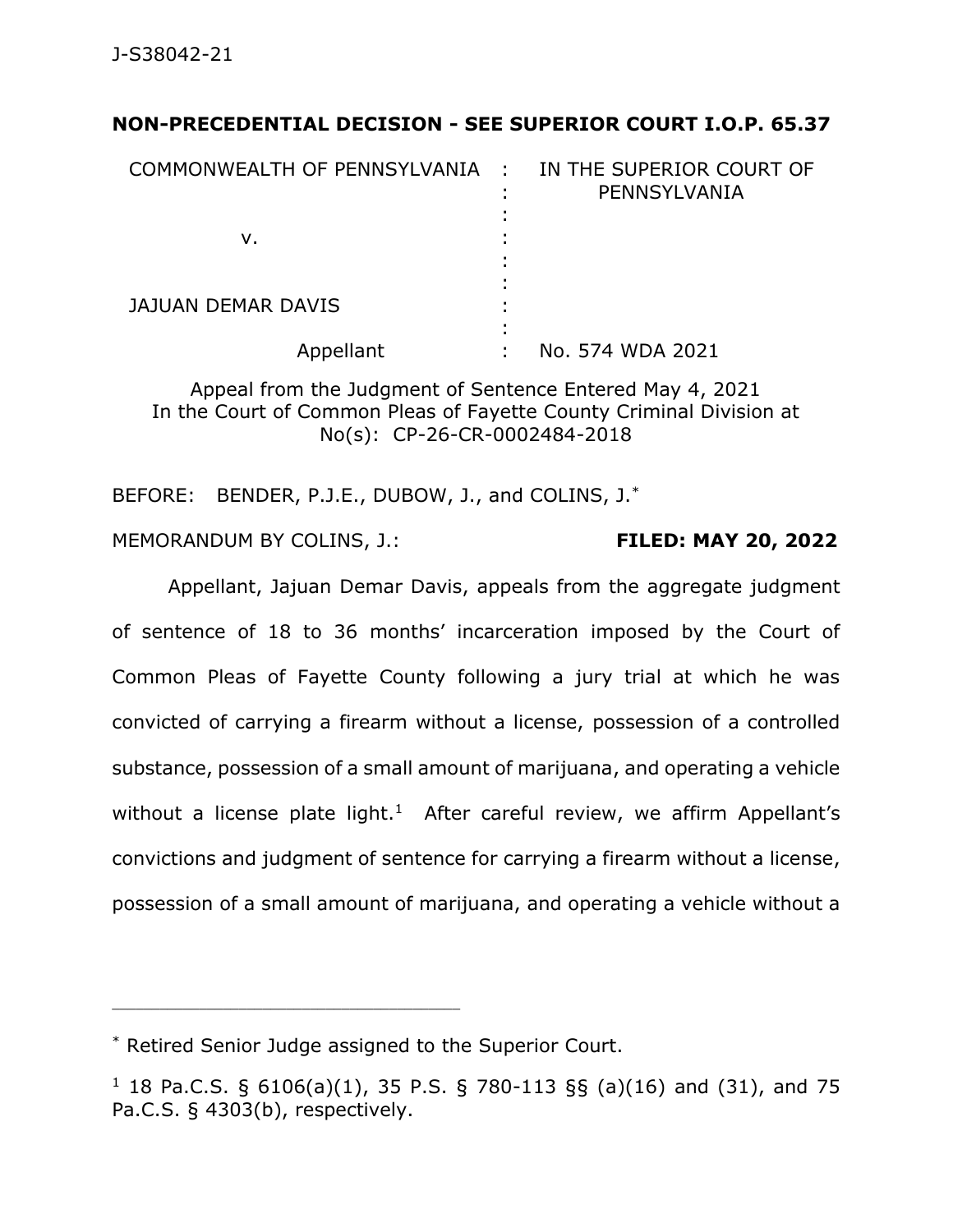license plate light, but vacate his conviction and judgment of sentence for possession of a controlled substance.

This case arises out of a traffic stop that occurred on September 22, 2017 at approximately 3:00 a.m. when a state trooper observed a vehicle drive by with no light illuminating its license plate. Trial Court Opinion, 6/30/21, at 2; N.T. Suppression Hearing at 4-6, 11, 15-17. The trooper followed the vehicle, which was being driven by Appellant, to confirm that the license plate was not illuminated and after confirming this, had Appellant pull over to the side of the roadway. Trial Court Opinion, 6/30/21, at 2; N.T. Suppression Hearing at 5-7, 11, 15. The trooper approached the passenger side of the vehicle and, when Appellant rolled down the window, the trooper smelled a strong odor of alcohol and an odor of marijuana coming from the vehicle. Trial Court Opinion, 6/30/21, at 2; N.T. Suppression Hearing at 6-7, 13, 17-18. The trooper asked Appellant to come out of the vehicle to perform field sobriety tests and observed a handgun wedged between the driver's seat and the console when the Appellant exited the vehicle. Trial Court Opinion, 6/30/21, at 2; N.T. Suppression Hearing at 7-9, 20-22. The trooper then frisked Appellant to determine that Appellant had no other weapon and conducted field sobriety tests. Trial Court Opinion, 6/30/21, at 2; N.T. Suppression Hearing at 8-9, 12, 14. Because the field sobriety tests showed several indicators of impairment and Appellant smelled of alcohol even away from the vehicle, the trooper placed the Appellant under arrest for driving

- 2 -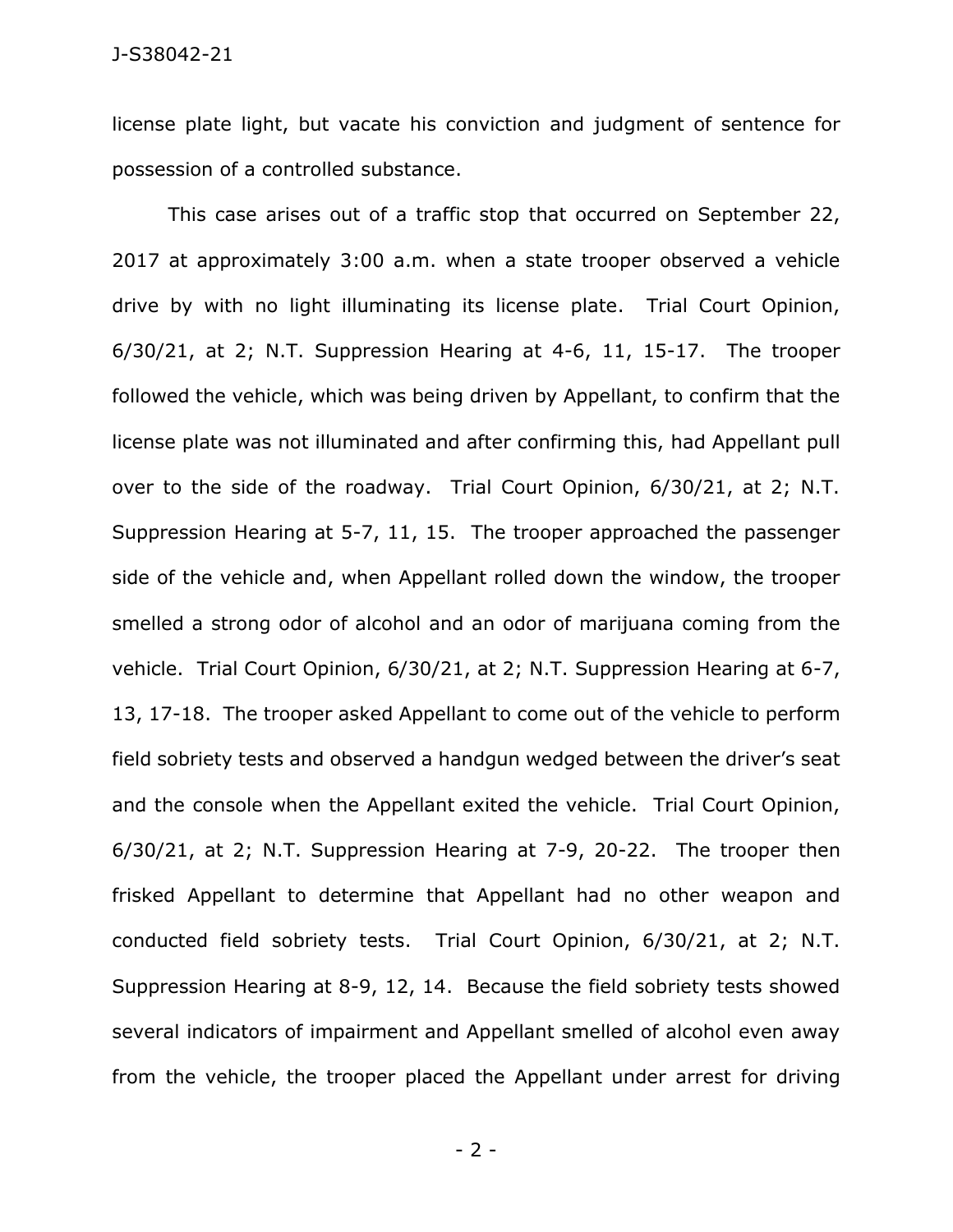under the influence (DUI). Trial Court Opinion, 6/30/21, at 2; N.T. Suppression Hearing at 9-10, 14, 22-23. After arresting Appellant, the trooper searched Appellant again and found a baggie of cocaine in his pants pocket. Trial Court Opinion, 6/30/21, at 2; N.T. Suppression Hearing at 10, 14. The trooper then searched the vehicle and found a small amount of marijuana inside the vehicle and another baggie of cocaine in the gas cap. Trial Court Opinion, 6/30/21, at 2; N.T. Suppression Hearing at 13-14.

On August 16, 2018, Appellant was charged with carrying a firearm without a license, possession of a controlled substance with intent to deliver (PWID), possession of a controlled substance, possession of a small amount of marijuana, possession of drug paraphernalia, DUI, and the summary offenses of driving on a suspended license and operating a vehicle without a license plate light. Criminal Complaint. Appellant was arrested on those charges on August 24, 2018. Docket Entries at 1. Appellant filed a motion to suppress on September 28, 2020, in which he challenged the traffic stop and asserted that police were required to obtain warrant before searching Appellant's vehicle. The trial court, on February 4, 2021, held a hearing on the motion to suppress at which the trooper who stopped Appellant's vehicle testified, and denied the motion to suppress on March 17, 2021.

This case was tried to a jury from May 3 to May 4, 2021. On April 30, 2021, before the start of trial, Appellant filed a motion to dismiss all charges with prejudice on the ground that the Commonwealth failed to bring him to

- 3 -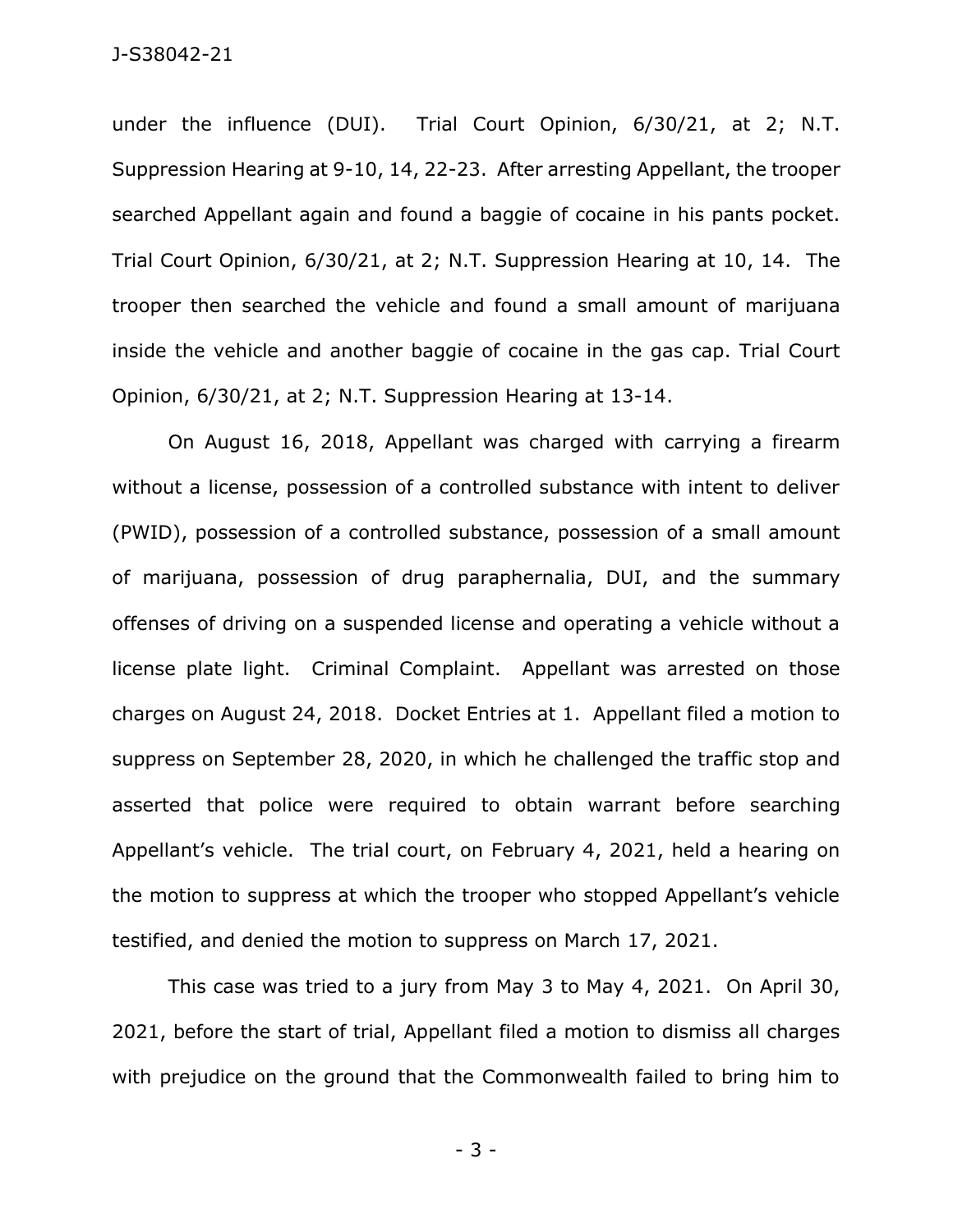trial within 365 days as required by Pa.R.Crim.P. 600. The trial court held a hearing on this motion on May 3, 2021 before trial commenced and denied the motion to dismiss. N.T. Rule 600 Hearing at 29.

On May 4, 2021, the jury convicted Appellant of carrying a firearm without a license, possession of a controlled substance, and possession of a small amount of marijuana, and acquitted him of possession of drug paraphernalia and DUI. Jury Verdict Forms. The jury deadlocked on the PWID charge and the trial court declared a mistrial on that charge. 5/4/21 Trial Court Order.<sup>2</sup> On the two summary offense charges, the trial court found Appellant guilty of operating a vehicle without a license plate light and acquitted Appellant of driving on a suspended license. Trial Court Non-Jury Verdict Orders. The trial court sentenced Appellant to 18 to 36 months' imprisonment for the carrying a firearm without a license conviction and a concurrent term of 6 to 12 months' imprisonment for possession of a controlled substance and imposed no further penalty for possession of a small amount of marijuana and operating a vehicle without a license plate light. Sentencing Orders. This timely appeal followed.

Appellant presents the following two issues for our review:

\_\_\_\_\_\_\_\_\_\_\_\_\_\_\_\_\_\_\_\_\_\_\_\_\_\_\_\_\_\_\_\_\_\_\_\_\_\_\_\_\_\_\_\_

1. Did the trial court commit an error of law and/or abuse its discretion in denying Appellant's Motion to Suppress?

<sup>&</sup>lt;sup>2</sup> The Commonwealth subsequently entered a nolle prosequi with respect to the PWID charge. 5/17/21 Nolle Prosequi Order.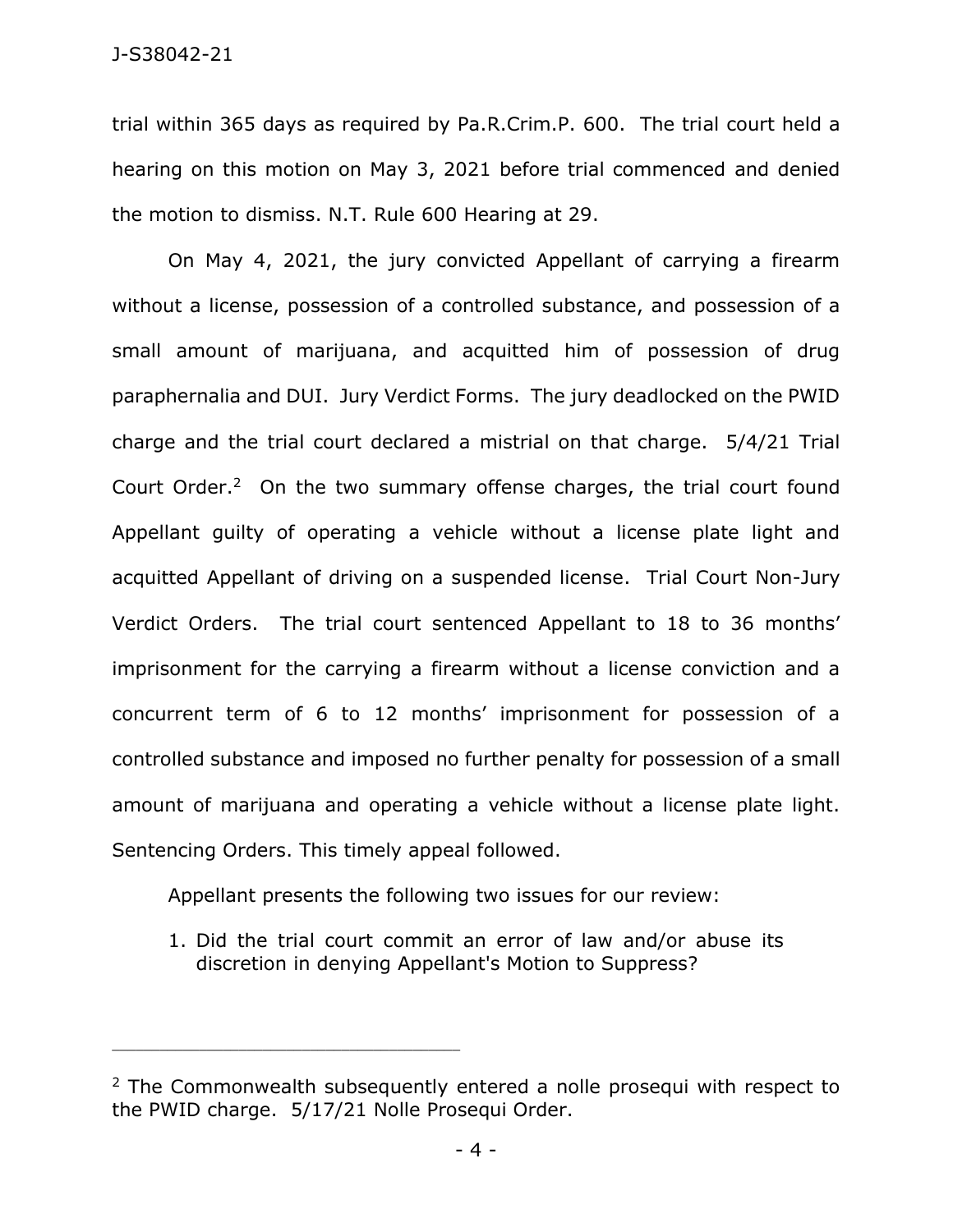2. Did the trial court commit an error of law and/or abuse its discretion in denying Appellant's Rule 600 Motion?

Appellant's Brief at 11 (suggested answers omitted). We address Appellant's second issue first.

Pennsylvania Rule of Criminal Procedure 600 requires that the Commonwealth bring a defendant to trial within 365 days from the date on which the criminal complaint was filed. Pa.R.Crim.P. 600(A)(2)(a); *Commonwealth v. Barbour*, 189 A.3d 944, 947 (Pa. 2018). Rule 600 provides that in determining whether the 365-day period has expired, "periods of delay at any stage of the proceedings caused by the Commonwealth when the Commonwealth has failed to exercise due diligence shall be included in the computation of the time within which trial must commence" and that "[a]ny other periods of delay shall be excluded from the computation." Pa.R.Crim.P. 600(C)(1); *see also Commonwealth v. Harth*, 252 A.3d 600, 615 (Pa. 2021).

If the defendant is not brought to trial within that period, he may file a motion at any time before trial requesting dismissal of the charges against him with prejudice. Pa.R.Crim.P. 600(D)(1); *Harth*, 252 A.3d at 615. When such a motion is filed, the trial court is required to conduct a hearing and identify each period of delay and attribute it to the responsible party to adjust the 365-day period and determine the date by which the defendant must be tried. Pa.R.Crim.P. 600(D)(1); *Barbour*, 189 A.3d at 947. If the trial court finds that the defendant was not brought to trial within Rule 600's time limit,

- 5 -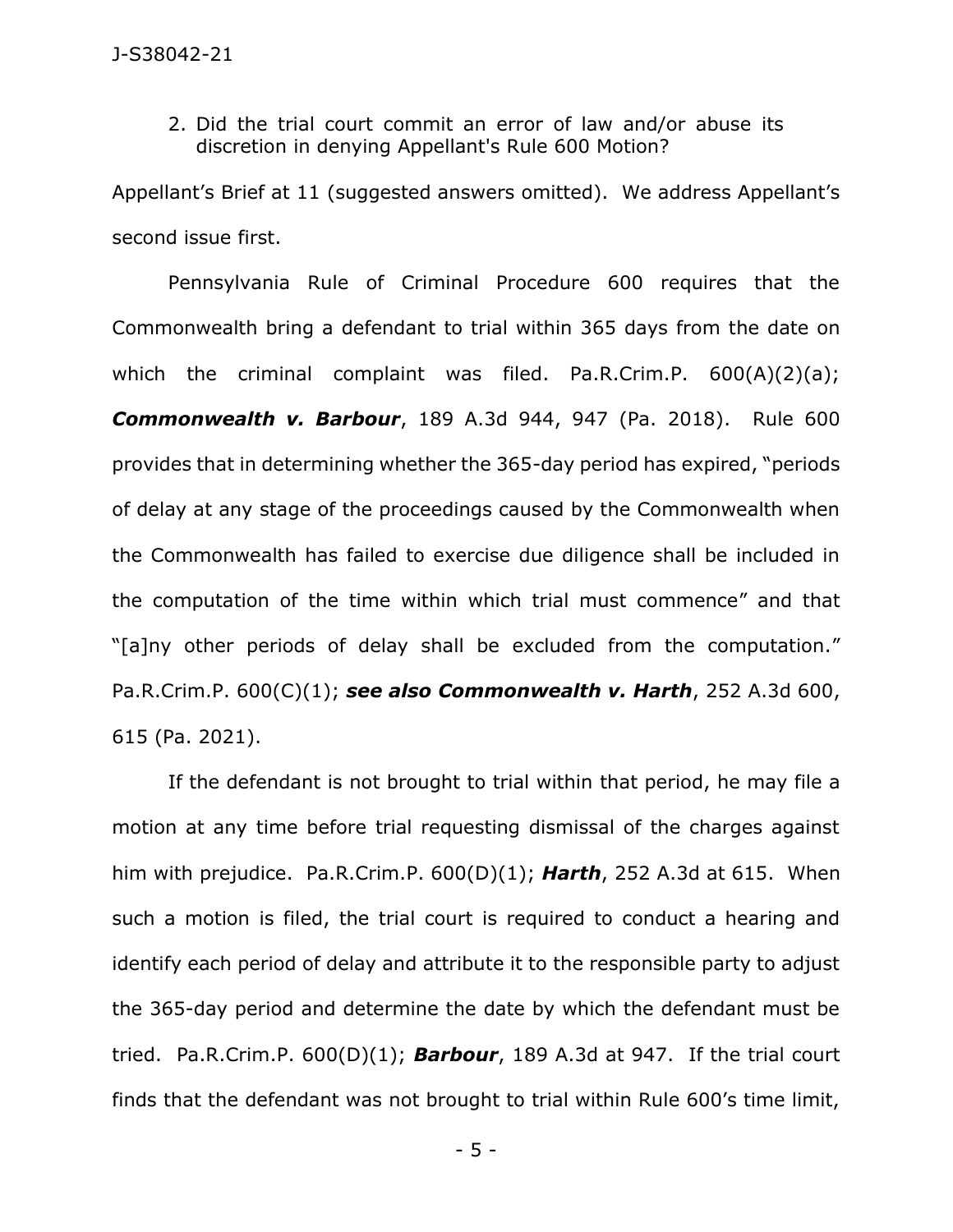it must dismiss the charges and discharge the defendant. *Harth*, 252 A.3d at 615.

For periods of delay not caused by the defendant, the burden is on the Commonwealth to show by a preponderance of the evidence that it acted with due diligence to bring the defendant to trial within Rule 600's time limit. *Harth*, 252 A.3d at 617-18; *Commonwealth v. Thompson*, 136 A.3d 178, 182-83 (Pa. Super. 2016). Where the record shows that the Commonwealth had not complied with its discovery obligations during periods of judicial delay, those periods of judicial delay are not excludable from the Rule 600 calculation. *Harth*, 252 A.3d at 619-22.

We review a trial court's denial of a Rule 600 motion to dismiss for abuse of discretion. *Commonwealth v. Leaner*, 202 A.3d 749, 765-66 (Pa. Super. 2019); *Commonwealth v. Bethea*, 185 A.3d 364, 370 (Pa. Super. 2018); *Thompson*, 136 A.3d at 182. In addition, when considering whether dismissal is required under Rule 600,

this Court is not permitted to ignore the dual purpose behind Rule [600]. Rule [600] serves two equally important functions: (1) the protection of the accused's speedy trial rights, and (2) the protection of society. In determining whether an accused's right to a speedy trial has been violated, consideration must be given to society's right to effective prosecution of criminal cases, both to restrain those guilty of crime and to deter those contemplating it. However, the administrative mandate of Rule [600] was not designed to insulate the criminally accused from good faith prosecution delayed through no fault of the Commonwealth.

So long as there has been no misconduct on the part of the Commonwealth in an effort to evade the fundamental speedy trial rights of an accused, Rule [600] must be construed in a manner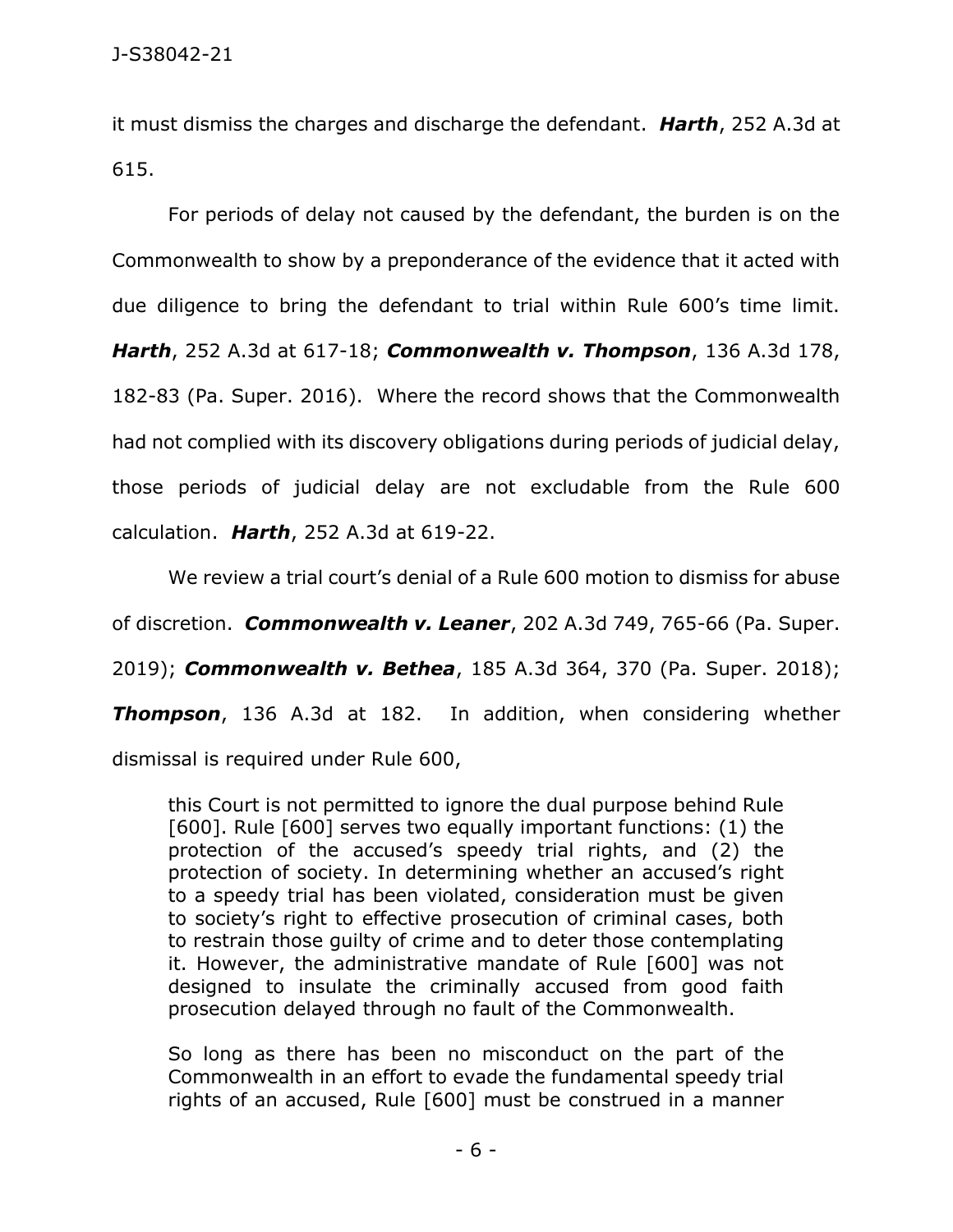consistent with society's right to punish and deter crime. In considering [these] matters ..., courts must carefully factor into the ultimate equation not only the prerogatives of the individual accused, but the collective right of the community to vigorous law enforcement as well.

*Bethea*, 185 A.3d at 370 (quoting *Commonwealth v. Wendel*, 165 A.3d

952 (Pa. Super. 2017)) (brackets and ellipsis in original) (emphasis omitted).

Here, the criminal complaint was filed on August 16, 2018 and Appellant's trial began on May 3, 2021, 991 days after the criminal complaint was filed. The trial court found, however, that a total of 639 days, consisting of 35 days in 2018, 116 days in 2019 and all of 2020 and of 2021 up to the May 3, 2021 date of trial were excludable time and that the commencement of his trial was therefore within Rule 600's time limit. Trial Court Opinion, 6/30/21, at 5-7. The trial court's findings that at least 630 of those days of delay were excludable are supported by the record.

The record shows that Appellant caused a delay of 26 days in 2018, from November 14, 2018 when he failed to appear for his preliminary hearing until he was apprehended on a bench warrant on December 10, 2018 and again released on bail. N.T. Rule 600 Hearing at 10, 21-22, 25; 11/19/18 Bench Warrant;  $12/10/18$  Trial Court Order.<sup>3</sup> The record shows that on

 $3$  The trial court also found that 8 days of delay from August 16, 2018 to August 24, 2018 in arresting Appellant were excludable. Trial Court Opinion, 6/30/21, at 5-6. We need not decide whether this time was excludable because the other days of excludable time bring Appellant's trial within the Rule 600 time limit.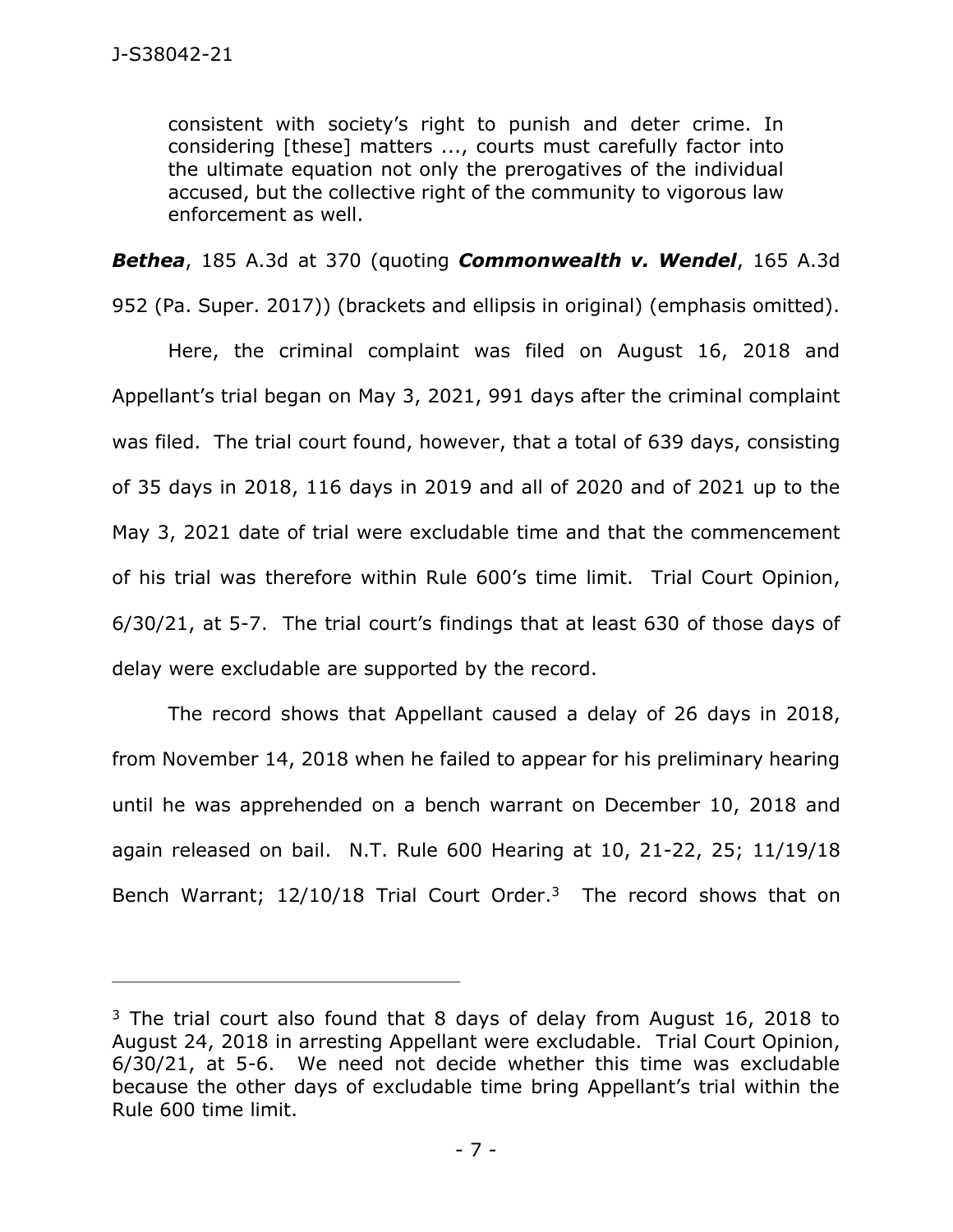September 6, 2019, Appellant requested a continuance until February 7, 2020, resulting in 116 days of excludable time in 2019 from the Rule 600 time calculation. N.T. Rule 600 Hearing at 5, 11; 9/6/19 Continuance Request.

The record also shows that all time in 2020, 366 days, and all time in 2021, 122 days, was properly excluded by the trial court. All of the delay in 2020 up to February 7, 2020 was caused by Appellant's September 2019 continuance request. N.T. Rule 600 Hearing at 5, 11; 9/6/19 Continuance Request. On February 3, 2020, before this continuance ended, Appellant requested an additional 90-day continuance. N.T. Rule 600 Hearing at 12- 13; 2/3/19 Continuance Request. Before that second continuance ended, the Pennsylvania Supreme Court issued an order on March 18, 2020, declaring a judicial emergency in light of the COVID-19 pandemic, which closed the courts for most functions and "DIRECTED that Rule of Criminal Procedure 600(C) is hereby SUSPENDED in all judicial districts during the period of the statewide judicial emergency" and "that the time period of the statewide judicial emergency SHALL BE EXCLUDED from the time calculation under Rule 600(C)." *In re General Statewide Judicial Emergency*, 228 A.3d 1283, 1285-87 (Pa. 2020) (emphasis in original). The statewide judicial emergency and suspension of Rule 600 was extended to and ended June 1, 2020.<sup>4</sup> After

<sup>4</sup> *See In re General Statewide Judicial Emergency*, 229 A.3d 229 (Pa. 2020); *In re General Statewide Judicial Emergency*, 230 A.3d 1015 (Pa. 2020); *In re General Statewide Judicial Emergency*, 234 A.3d 408 (Pa. 2020).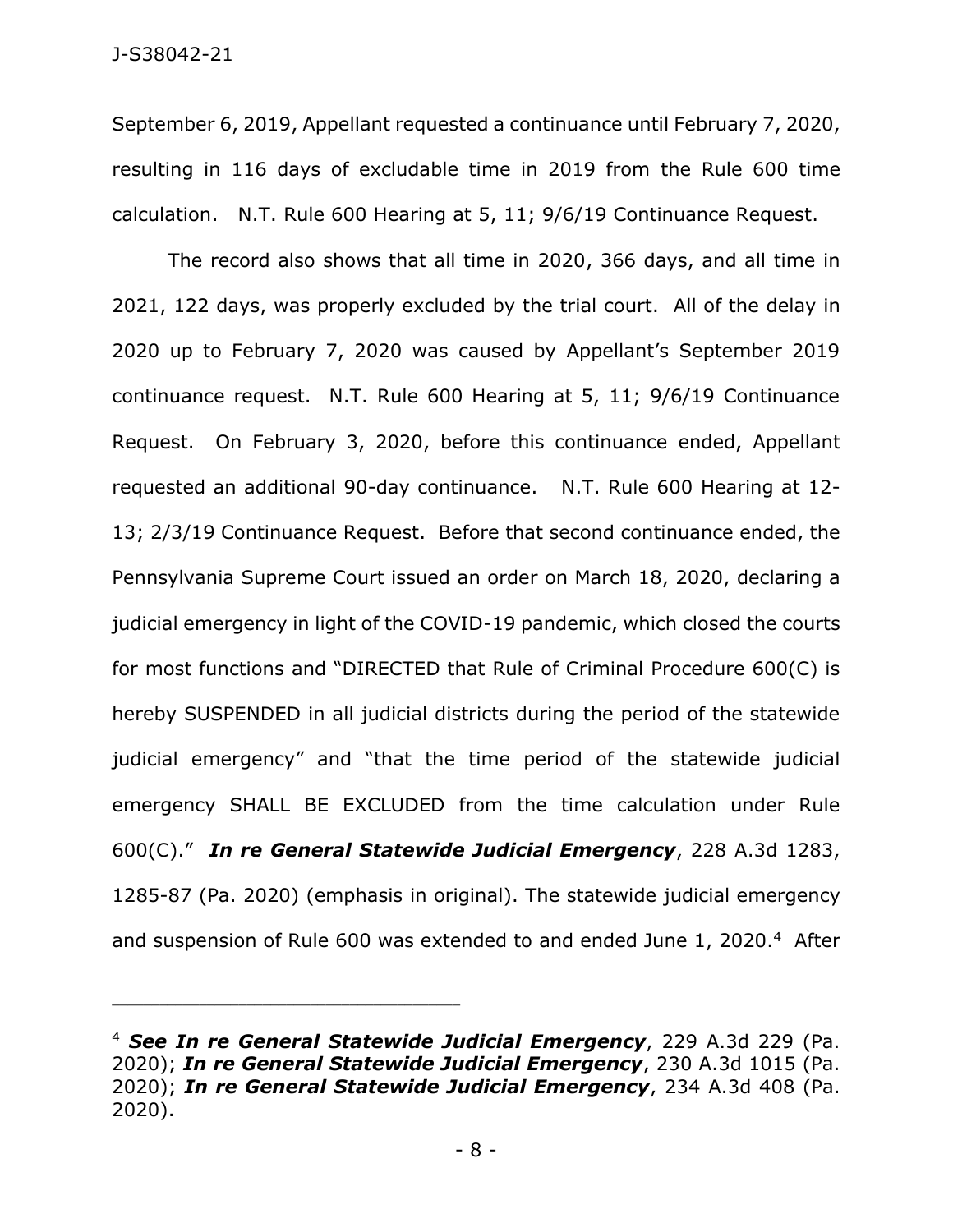J-S38042-21

the statewide judicial emergency was lifted, however, jury trials in Fayette County were restricted through September 2020 to cases where the defendant was incarcerated pending trial and because Appellant was out on bail, his jury trial could not be held during this time period. N.T. Rule 600 Hearing at 13- 15, 24; Trial Court Opinion, 6/30/21, at 5-6.

In September 2020, before this excluded period ended, Appellant filed a motion to suppress the Commonwealth's evidence against him. N.T. Rule 600 Hearing at 16; Trial Court Opinion, 6/30/21, at 5-6. A hearing on that motion, originally scheduled for December 2020, was continued to February 4, 2021 as a result of Appellant's counsel's COVID-19 exposure. Trial Court Opinion, 6/30/21, at 6; 12/22/20 Trial Court Order. Following that hearing, the trial court denied the suppression motion on March 17, 2021. N.T. Rule 600 Hearing at 16; Trial Court Opinion, 6/30/21, at 5. Time between the defendant's filing of a motion to suppress and the court's ruling on the motion is excluded from the calculation of the Rule 600 time limit unless the Commonwealth did not exercise due diligence in responding to the motion or delayed the resolution of the defendant's motion. *Commonwealth v. Hill*, 736 A.2d 578, 587-88 (Pa. 1999); *Commonwealth v. Cook*, 865 A.2d 869, 875-76 (Pa. Super. 2004). There is no claim that the Commonwealth failed to respond diligently to the motion to suppress or that it caused any delay in the resolution of the motion. To the contrary, the delay in the hearing on the motion was caused by Appellant's counsel's unavailability.

- 9 -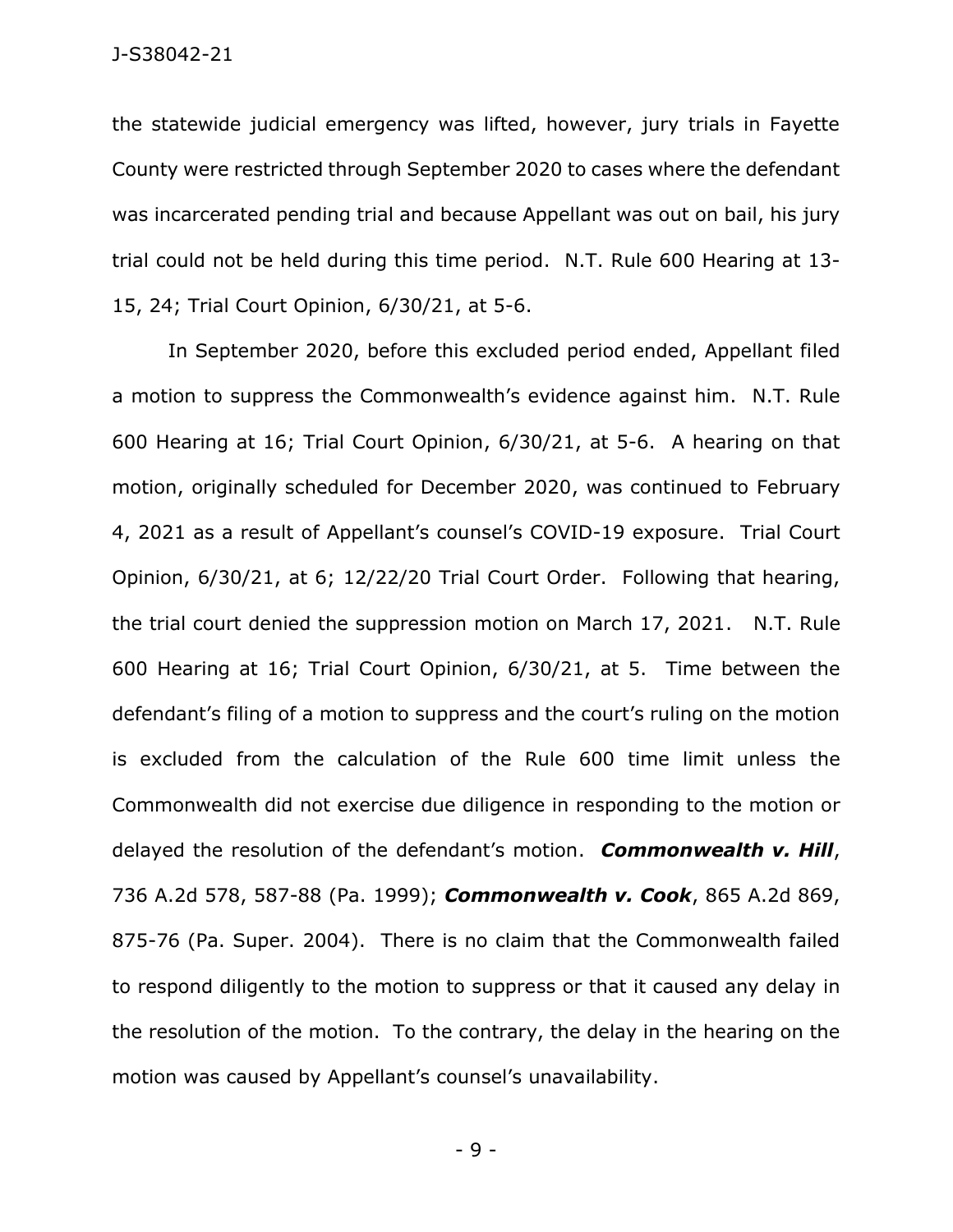Because Fayette County commences jury trials only in the first full week of every month, the earliest possible date that Appellant's trial could begin after denial of his motion to suppress was April 5, 2021. N.T. Rule 600 Hearing at 5-6, 16; Trial Court Opinion, 6/30/21, at 6. Appellant, however, failed to appear for trial on April 5, 2021, and a bench warrant again was issued. N.T. Rule 600 Hearing at 16; 4/5/21 Bench Warrant; Trial Court Opinion, 6/30/21, at 5. Although the bench warrant was lifted on April 7, 2021, at that point, as a result of Appellant's failure to appear, other cases had been assigned to all trial courtrooms and there were no courtrooms available for trial until the May 2021 trial term, which began May 3, 2021. N.T. Rule 600 Hearing at 6, 16-18; 4/7/21 Trial Court Order; Trial Court Opinion, 6/30/21, at 5-6.

The record does not show any lack of diligence by the Commonwealth or that it was not prepared to go to trial during the periods of judicial delay that the trial court excluded. The only period where the record shows the Commonwealth was not prepared to proceed or sought delay was in the period from September 5, 2018 to November 14, 2018, when the Commonwealth sought a continuance of the preliminary hearing, and that period was not excluded by the trial court in its Rule 600 calculation. N.T. Rule 600 Hearing at 25; Trial Court Opinion, 6/30/21, at 6. Appellant did not argue before the trial court that the Commonwealth had failed to comply with its discovery obligations or failed to act with diligence to move the case to trial. Rather, Appellant argued that various periods of time between June and September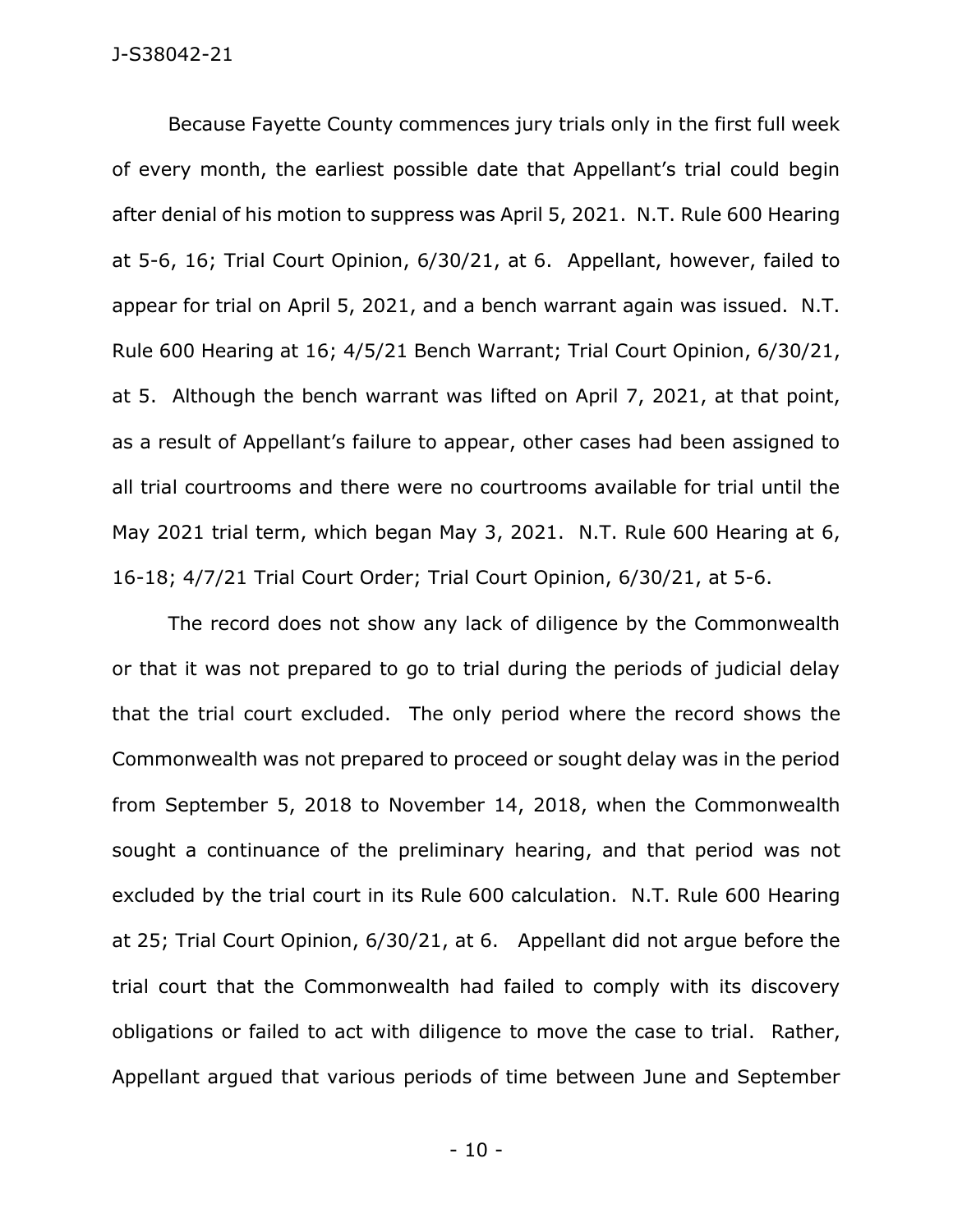J-S38042-21

2020 should not have been excluded from the Rule 600 calculation because Appellant allegedly could have been tried in those time periods. N.T. Rule 600 Hearing at 25-29; Appellant's Rule 600 Motion to Dismiss ¶14. The trial court, however, found that Appellant could not be tried during any of those times because no jury trials were held in June 2020 and jury trials in July to September 2020 were limited to incarcerated defendants. N.T. Rule 600 Hearing at 13-15, 24; Trial Court Opinion, 6/30/21, at 5-6.

Because at least 630 of the 991 days between the filing of the criminal complaint and Appellant's trial are excludable time, no more than 361 days of the 365-day period within which trial must commence passed before Appellant's May 3, 2021 trial. The trial court therefore did not abuse its discretion in concluding that Appellant was brought to trial before Rule 600's time limit expired and its denial of Appellant's Rule 600 motion must be affirmed.

In the other issue that he has raised, Appellant argues that the trial court erred in denying his motion to suppress because the trooper lacked reasonable suspicion or probable cause for the traffic stop and because no exigent circumstances were shown that would permit the warrantless search of his vehicle. We conclude that the trial court correctly held that the traffic stop did not violate Appellant's constitutional rights and that it did not err in denying the motion to suppress the gun, the cocaine seized from Appellant's

- 11 -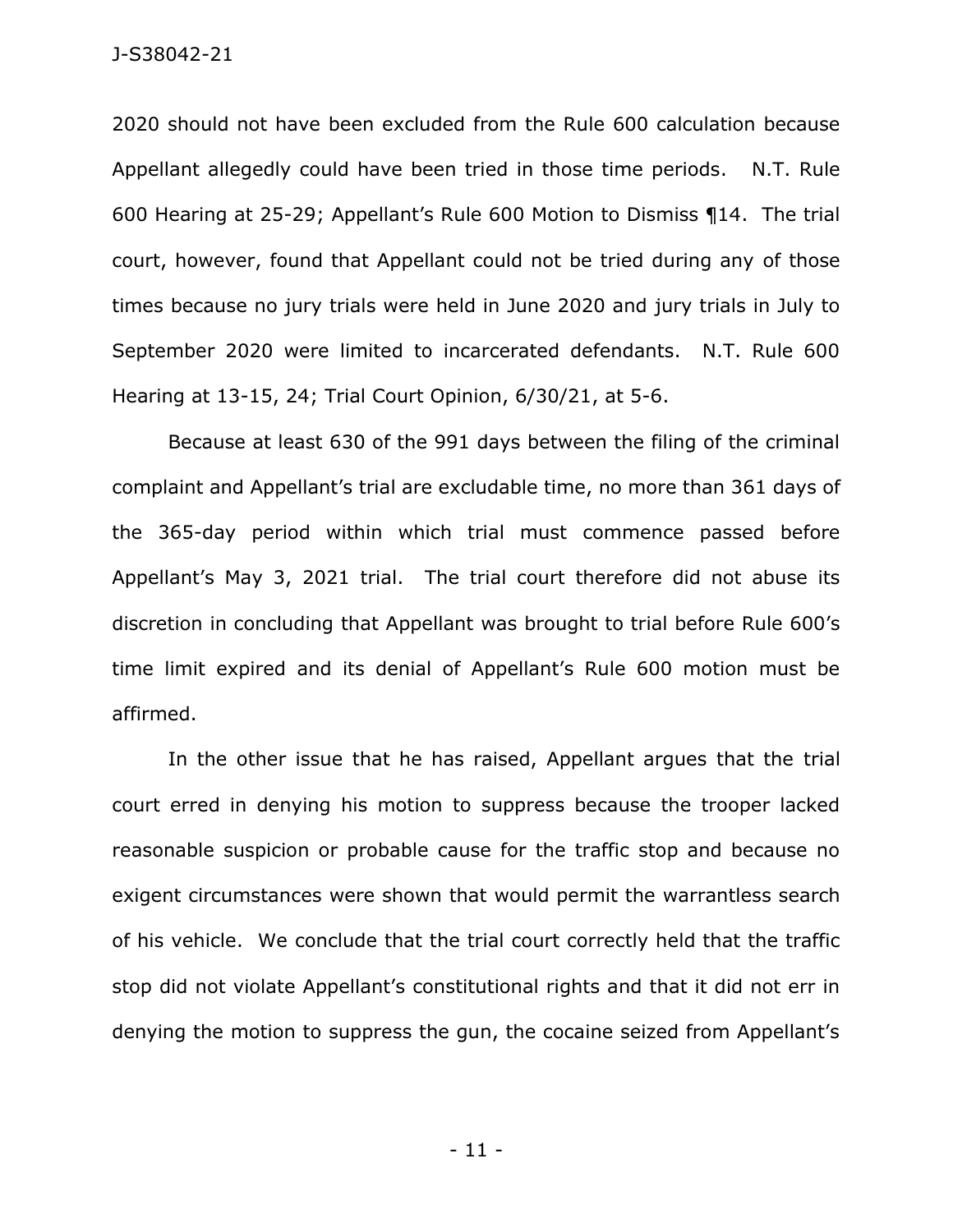person, and the marijuana, but agree with Appellant that the trial court erred

in denying his motion to suppress the cocaine found in the vehicle's gas cap.

Our standard of review on this issue is well-settled:

Our standard of review in addressing a challenge to a trial court's denial of a suppression motion is whether the factual findings are supported by the record and whether the legal conclusions drawn from those facts are correct. When reviewing the ruling of a suppression court, we must consider only the evidence of the prosecution and so much of the evidence of the defense as remains uncontradicted when read in the context of the record. Where the record supports the findings of the suppression court, we are bound by those facts and may reverse only if the legal conclusions drawn therefrom are in error.

*Commonwealth v. Heidelberg*, 267 A.3d 492, 498-99 (Pa. Super. 2021) (*en banc*) (quoting *Commonwealth v. Bumbarger*, 231 A.3d 10 (Pa. Super. 2020)).

A law enforcement officer has authority to stop a motor vehicle where he has reasonable suspicion that the vehicle or driver is in violation of the Vehicle Code and further investigation is needed to determine that a violation has occurred or where he has probable cause to believe that the vehicle or driver is in violation of the Vehicle Code. 75 Pa.C.S. § 6308(b); *Commonwealth v. Shaw*, 246 A.3d 879, 883-84 (Pa. Super. 2021); *Commonwealth v. Salter*, 121 A.3d 987, 992-93 (Pa. Super. 2015); *Commonwealth v. Feczko*, 10 A.3d 1285, 1291 (Pa. Super. 2010) (*en banc*). Here, the evidence at the suppression hearing showed that the trooper had probable cause to believe that Appellant was in violation of the Vehicle Code.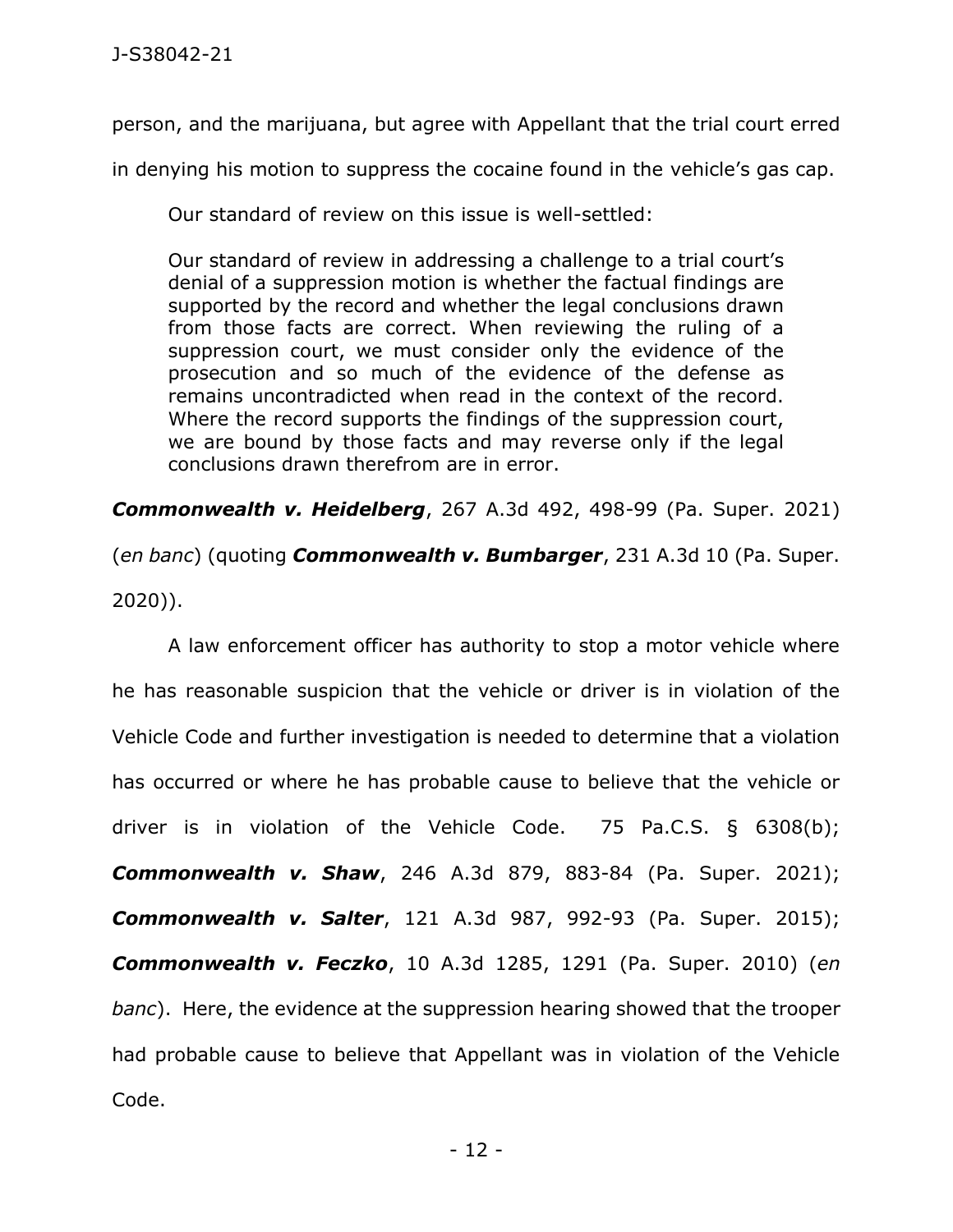Section 4303 of the Vehicle Code provides that "**[e]very vehicle operated on a highway shall be equipped with a rear lighting system including**, but not limited to, rear lamps, rear reflectors, stop lamps and **license plate light, in conformance with regulations of the department**." 75 Pa.C.S. § 4303(b) (emphasis added). The applicable department regulations provide that this license plate light "shall emit white light and make the registration plate visible from [a] distance of 50 feet to the rear of the vehicle." 67 Pa.Code § 175.66(k); *Salter*, 121 A.3d at 993 (brackets in original). The trooper testified that there did not appear to be any light on the license plate of Appellant's vehicle when Appellant passed through the intersection in front of him and that before he stopped Appellant, he followed Appellant's vehicle and confirmed that the license plate was not illuminated by turning off his headlights. N.T. Suppression Hearing at 5-6, 11, 15-17. That testimony is sufficient to establish probable cause for the traffic stop and for the trooper to approach Appellant's vehicle and communicate with him. *Shaw*, 246 A.3d at 884-85; *Salter*, 121 A.3d at 993- 94.

The only action other than the traffic stop that Appellant contends violated his rights under the Fourth Amendment to the United States Constitution or Article I, Section 8 of the Pennsylvania Constitution is the warrantless search of his vehicle after he was arrested. N.T. Suppression Hearing at 12-13. Appellant specifically stated at the suppression hearing that

- 13 -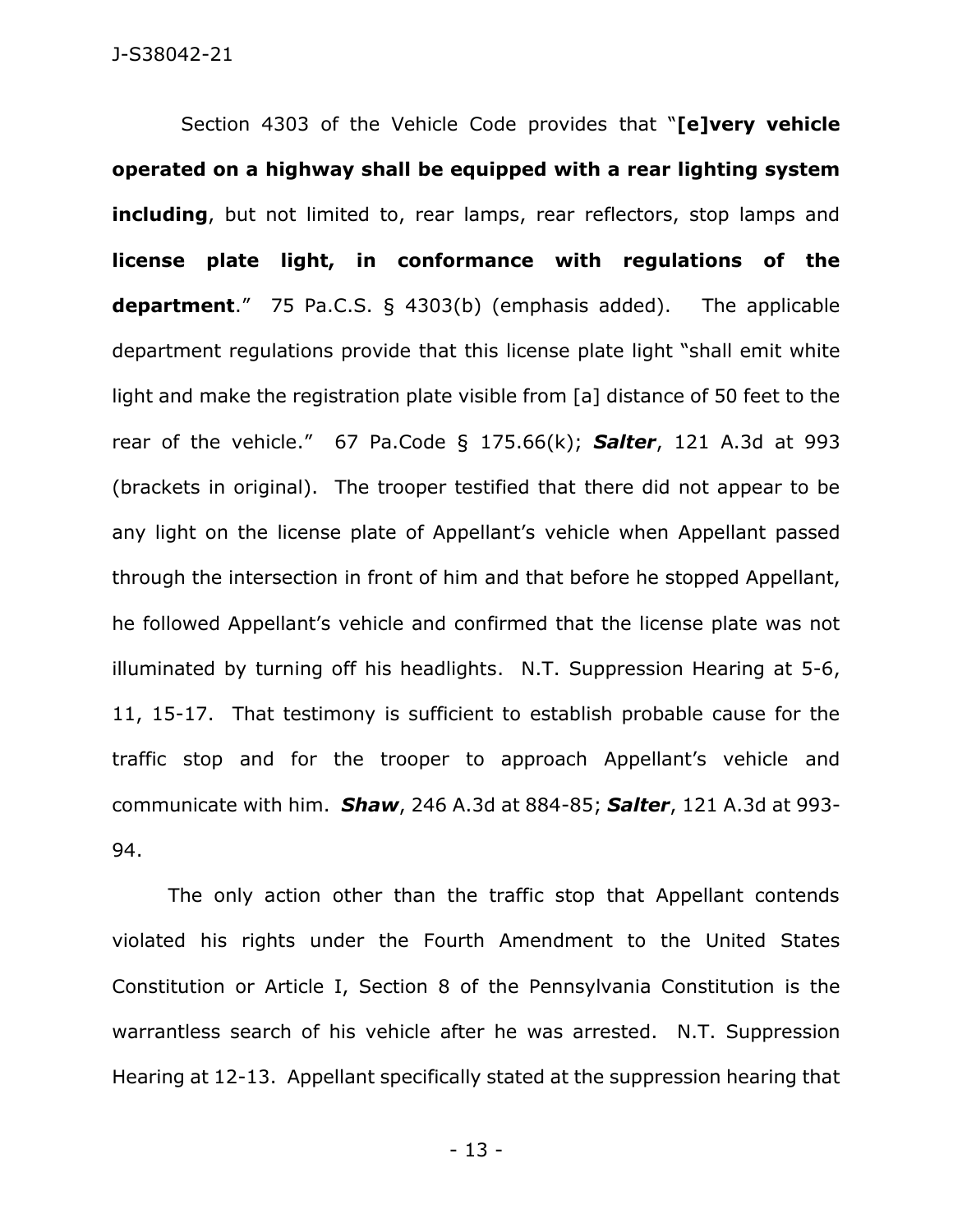he was not challenging the legality of the trooper's request that Appellant perform sobriety tests or the DUI arrest. *Id.* at 13. Neither the gun nor the cocaine on Appellant's person were found in the search of the vehicle that Appellant has challenged.

Rather, the trooper testified that he saw the gun in plain view when Appellant got out of the vehicle to perform field sobriety tests and the trial court found that the gun was in plain view. N.T. Suppression Hearing at 7-9, 20-22; Trial Court Opinion, 3/17/21, at 3; Trial Court Opinion, 6/30/21, at 3- 4. The plain view doctrine is an established exception to the warrant requirement and applies where an object in a vehicle is visible to a law enforcement officer from a lawful vantage point outside the vehicle. *Heidelberg*, 267 A.3d at 504; *Commonwealth v. Lutz*, 270 A.3d 571, 577 (Pa. Super. 2022). "There can be no reasonable expectation of privacy in an object that is in plain view." *Heidelberg*, 267 A.3d at 504 (quoting **Bumbarger**). Appellant does not argue that the requirements of the plain view doctrine were not satisfied with respect to the gun.

The cocaine on Appellant's person was found in the trooper's search of Appellant following the DUI arrest. N.T. Suppression Hearing at 10, 14. The search incident to arrest exception to the warrant requirement permits arresting officers to search an arrestee's person as a matter of course without a determination of whether such search is needed to protect officer safety or evidence in that case. *Lutz*, 270 A.3d at 579-80; *Commonwealth v.* 

- 14 -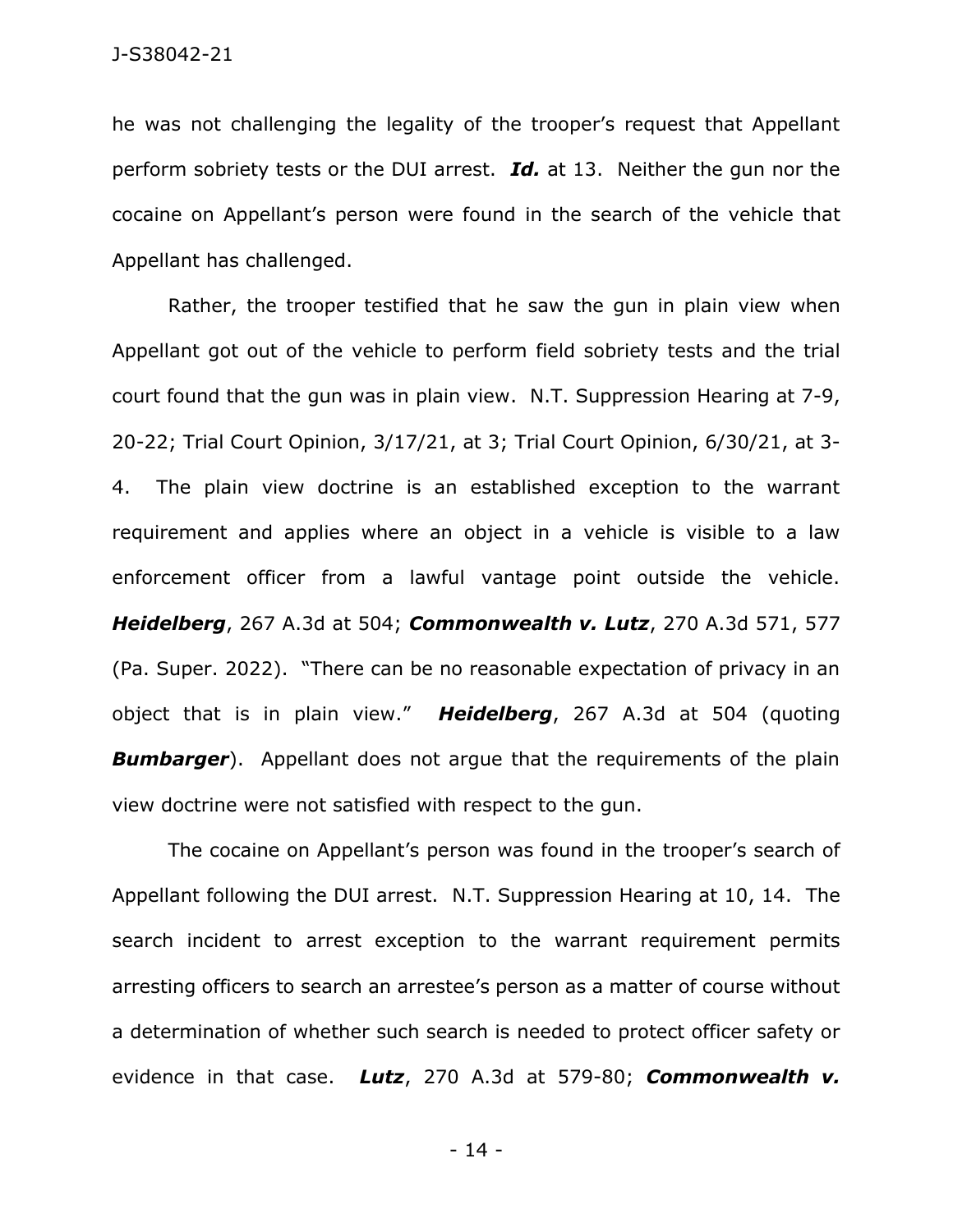*Yorgey*, 188 A.3d 1190, 1198 (Pa. Super. 2018) (*en banc*); *Commonwealth v. Simonson*, 148 A.3d 792, 799 (Pa. Super. 2016). Because Appellant did not contest the lawfulness of his DUI arrest, the search that found the cocaine on Appellant's person was therefore constitutionally permissible.

The denial of Appellant's motion to suppress the marijuana and cocaine found in Appellant's vehicle, however, cannot be sustained on these bases. Neither was in plain view; both were seized in the search of the vehicle that Appellant has challenged. Although Appellant had been arrested, the vehicle search cannot be upheld as a search incident to arrest because the vehicle was no longer within Appellant's control. *Lutz*, 270 A.3d at 580. The trial court held that the search was constitutionally permissible because the trooper had probable cause to believe that Appellant was engaged in criminal activity and that even if the search was improper, exclusion of these items was not required because they would have been discovered in an inventory search of the vehicle. Trial Court Opinion, 6/30/21, at 4; Trial Court Opinion, 3/17/21, at 3.

We agree with Appellant that the warrantless search of Appellant's vehicle violated his rights under Article I, Section 8 of the Pennsylvania Constitution. In *Commonwealth v. Alexander*, 243 A.3d 177 (Pa. 2020), our Supreme Court held that under Article I, Section 8, searches of automobiles are not automatically exempt from the requirement that police obtain a warrant and that a warrantless search of a vehicle is unconstitutional,

- 15 -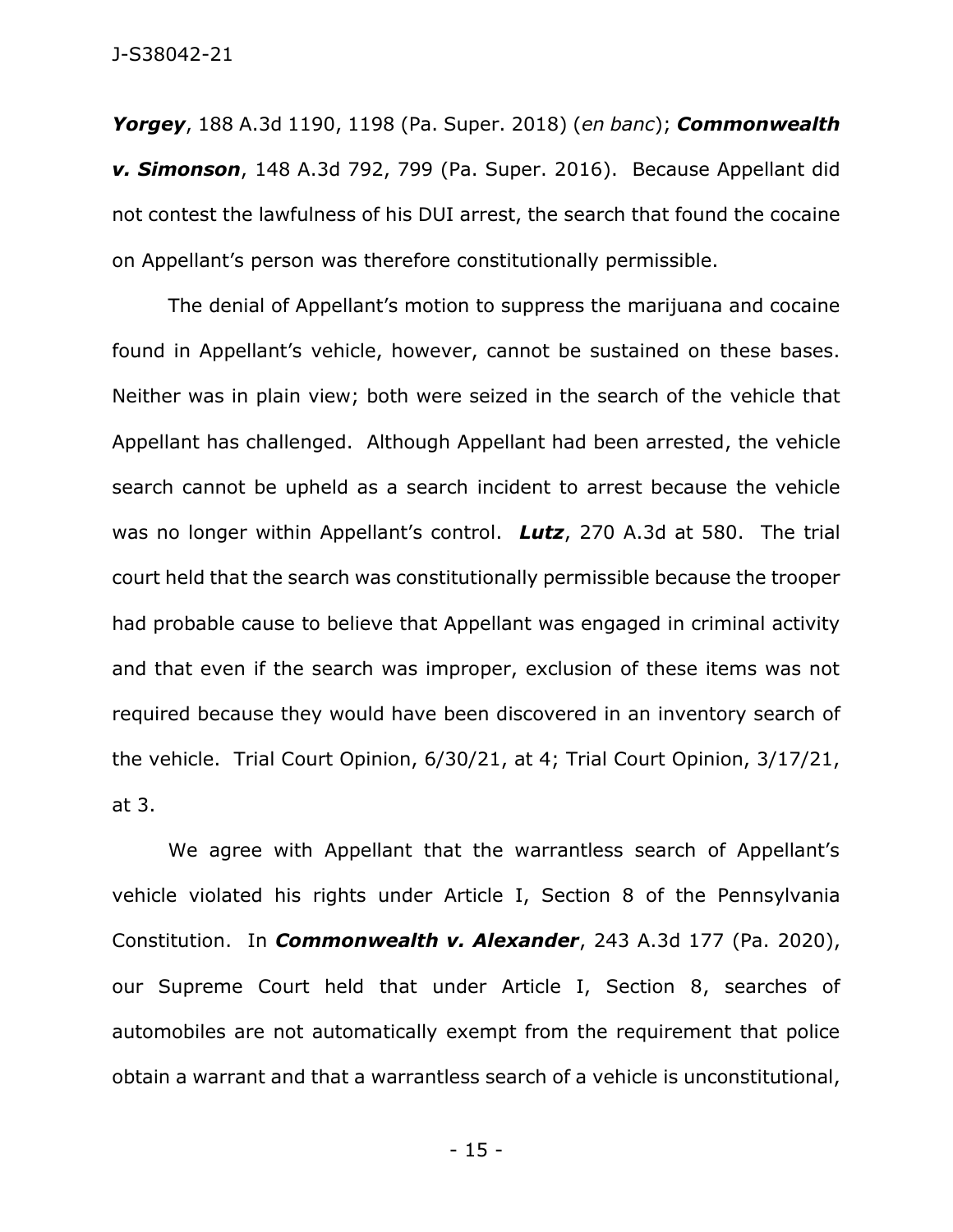even though the police have probable cause, unless exigent circumstances or another exception to the warrant requirement is shown. *Id.* at 180-81, 207- 08. The Commonwealth did not show and the trial court did not find any exigent circumstances that justified the search of Appellant's vehicle or that any other exception to the warrant requirement applied to the search of the car and seizure of these two items.

Even where a search or seizure violates Article I, Section 8, however, suppression of evidence is not required where the evidence would inevitably have been obtained through lawful means without the unconstitutional search or seizure. *Heidelberg*, 267 A.3d at 505; *Commonwealth v. Bailey*, 986 A.2d 860, 862 (Pa. Super. 2009). Under this "inevitable discovery" doctrine, suppression is not required where the Commonwealth shows that the vehicle was subject to towing and was going to be towed after the traffic stop and that the evidence in question would have been obtained in a constitutionally permissible inventory search. *Heidelberg*, 267 A.3d at 505-06; *Bailey*, 986 A.2d at 863. Here, the trooper testified that Appellant's vehicle had to be towed after his DUI arrest because it was parked in a lane of travel and that an inventory search would have been conducted and the trial court found that testimony credible. N.T. Suppression Hearing at 9, 22-25; Trial Court Opinion, 3/17/21, at 3. The record showed that the marijuana was found inside the vehicle and that it therefore would have been found in the inventory search. N.T. Suppression Hearing at 13-14. The trial court therefore properly denied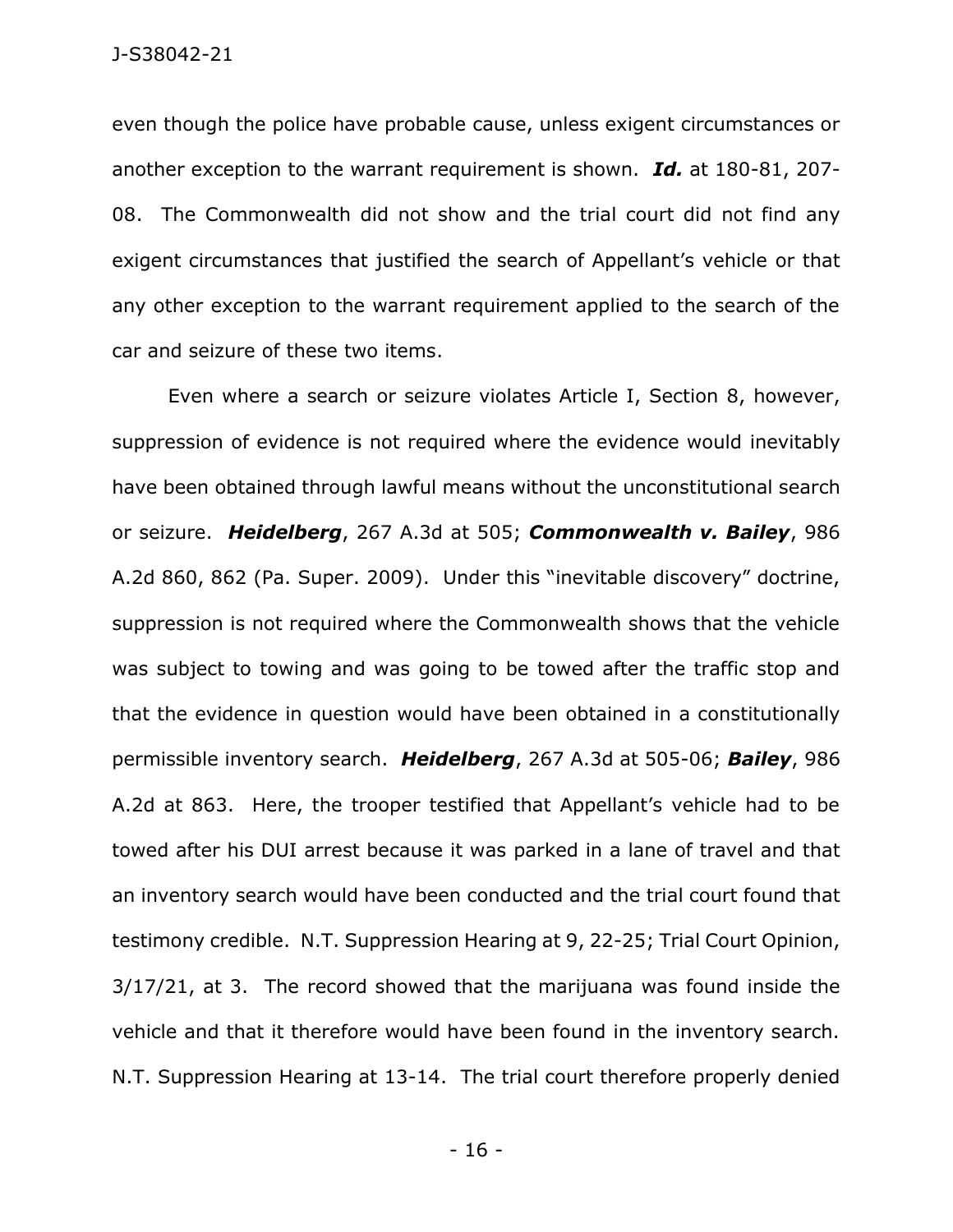Appellant's motion to suppress with respect to the marijuana on inevitable discovery grounds.<sup>5</sup>

We cannot, however, affirm the trial court's failure to suppress the cocaine found the vehicle's gas cap on this basis. The trooper testified that the gas cap would not have been searched in an inventory search. N.T. Suppression Hearing at 25. Because the lawful inventory search would not have found it, the second baggie of cocaine would not have inevitably been discovered by lawful means. The trial court therefore erred in denying Appellant's suppression motion with respect to the second baggie of cocaine.

For the reasons set forth above, we conclude that the trial court did not err in denying Appellant's motion to dismiss pursuant to Rule 600 or in denying suppression of the handgun and marijuana that were in his vehicle and the cocaine found on his person, but that it erred in denying his motion to suppress the cocaine found in the search of his vehicle. Because there was no error with respect to any evidence relevant to the firearms, marijuana or summary offense charges against Appellant, we affirm Appellant's firearms, marijuana and summary offense convictions and Appellant's judgment of sentence of

<sup>&</sup>lt;sup>5</sup> The record also shows that the firearm would have been found and seized in the inventory search. N.T. Suppression Hearing at 7-9, 22-24. Therefore, even if suppression of the gun were not denied on plain view grounds, we would affirm the denial of Appellant's suppression motion with respect to the gun on inevitable discovery grounds.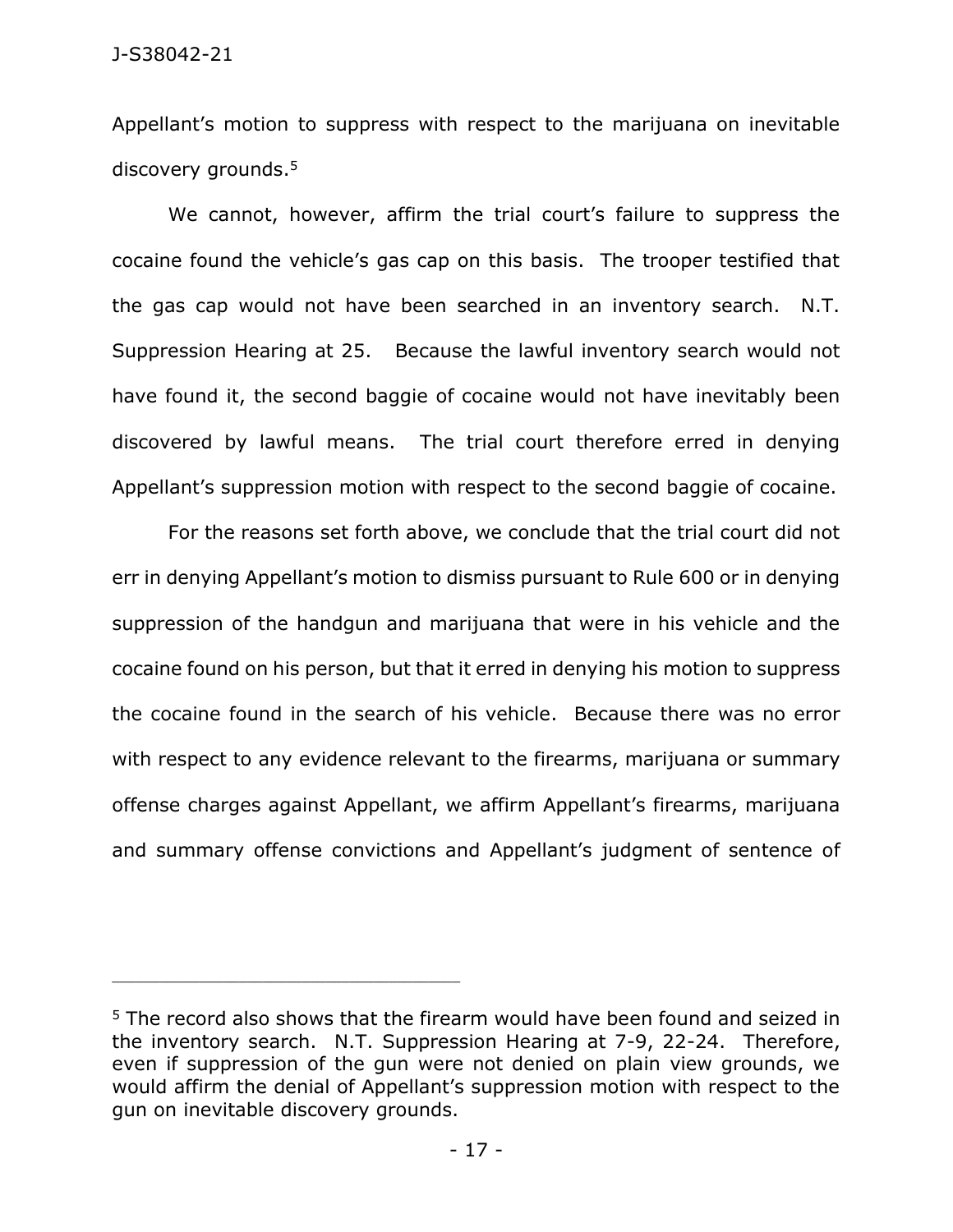sentence for those convictions.<sup>6</sup> Because the cocaine that the trial court erroneously failed to exclude was relevant to the possession of a controlled substance charge, we vacate his possession of a controlled substance conviction and judgment of sentence and remand this case to the trial court for a new trial on that charge at which the cocaine found in the gas cap of Appellant's vehicle shall not be admitted in evidence.

Judgment of sentence for carrying a firearm without a license, possession of a small amount of marijuana, and operating a vehicle without a license plate light affirmed, judgment of sentence for possession of a controlled substance vacated. Case remanded with instructions to grant Appellant's motion to suppress with respect to the cocaine found in the search of Appellant's vehicle and for a new trial on the possession of a controlled substance charge. Jurisdiction relinquished.

President Judge Emeritus Bender Joins the memorandum.

Judge Dubow files a Concurring Memorandum.

<sup>&</sup>lt;sup>6</sup> There is no need to vacate Appellant's judgment of sentence for any of these convictions for resentencing because his sentence for the vacated conviction is shorter than and concurrent to his sentence for the carrying a firearm without a license conviction that we have affirmed and there is therefore no disturbance of the trial court's sentencing scheme.